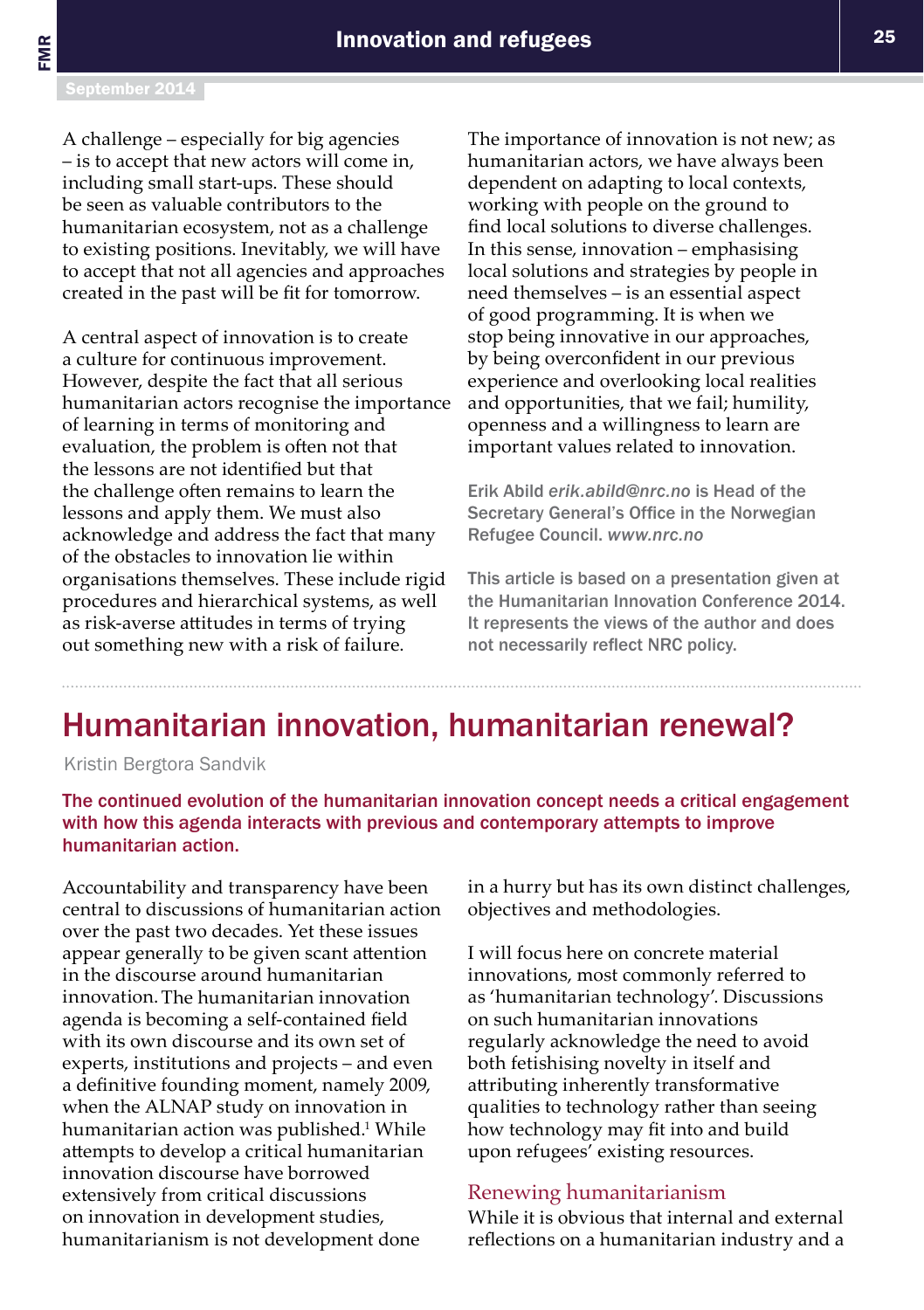FMR

humanitarian ethos in need of improvement are much older pursuits, I will start – as most scholars in humanitarian studies do today – with the mid-1990s and the 'Goma-moment'. To recover from the moral and operational failures of the response to the Rwanda genocide and the ensuing crisis in the Great Lakes region of Africa, humanitarianism turned to human rights based approaches (HRBA) to become more ethical, to move from charitable action to social contract. Yet HRBA always suffered from an intrinsic lack of clarity of meaning as well as the problem of states being the obliged parties under international human rights, a particular problem in the context of displacement, whether internal or across borders.

A decade or so later, in the aftermath of the 2004 Indian Ocean tsunami and in the face of accusations about poor governance, insufficient coordination, incompetence and waste, the humanitarian enterprise embarked on institutional reform to become better. Responses were to be maximised through Humanitarian Coordinators, funding was to become more efficient through Central Emergency Response Funds and, most importantly in the everyday life of humanitarian practitioners, the Cluster approach allocated areas of responsibility to the largest humanitarian actors.

The need for greater accountability and transparency were drivers for both HRBA (with its moral intricacies) and humantiarian reform (with its bureaucratic complexities). What is now happening with accountability and transparency within the technologicalinnovation-as-renewal paradigm?

If Rwanda and the Indian Ocean tsunami were the events ushering in HRBA and humanitarian reform, Haiti was the much heralded game-changer for technology whose use there (despite many practical problems and malfunctioning solutions) is generally assessed as positive.<sup>2</sup> In the years since, a host of new technology actors, initiatives, technical platforms and methodologies has emerged. New

communications technology, biometrics, cash cards, drones and 3D printing have all captured the humanitarian imagination.

Thinking about problems and difficulties is often framed in terms of finding technical solutions, obtaining sufficient funding to move from pilot phases to scale, etc. However, as ideas about progress and inevitability dominate the field, the technology is seen not as something we use to get closer to a better humanitarianism but something which, once deployed, is itself a better, more accountable and transparent humanitarianism.

So institutionalised have transparency and accountability become that they have now vanished off the critical radar and become part of the taken-for-granted discursive and institutional framework. Accountability and transparency are assumed to be automatically produced simply by the act of adopting and deploying new technology. (Interestingly, the third tenet usually listed with accountability and transparency, efficiency, is also a basic assumption of this agenda.)

## Accountability, participation and transparency

A 2013 report published by UN OCHA, *Humanitarianism in the Network Age*, argues that "everyone agrees that technology has changed how people interact and how power is distributed".3 While technology has undoubtedly altered human interaction, an assumption that proliferating innovative humanitarian technology unveils power, redistributes power or empowers needs to be subjected to scrutiny.

The classic issues in humanitarian accountability – to whom it is owed and by whom, how it can be achieved and, most crucially, what would count as substantively meaningful accountability – remain acutely difficult to answer. These issues also remain political issues which cannot be solved only with new technical solutions emphasising functionality and affordability; we cannot innovate ourselves out of the accountability problem, in the same way as technology